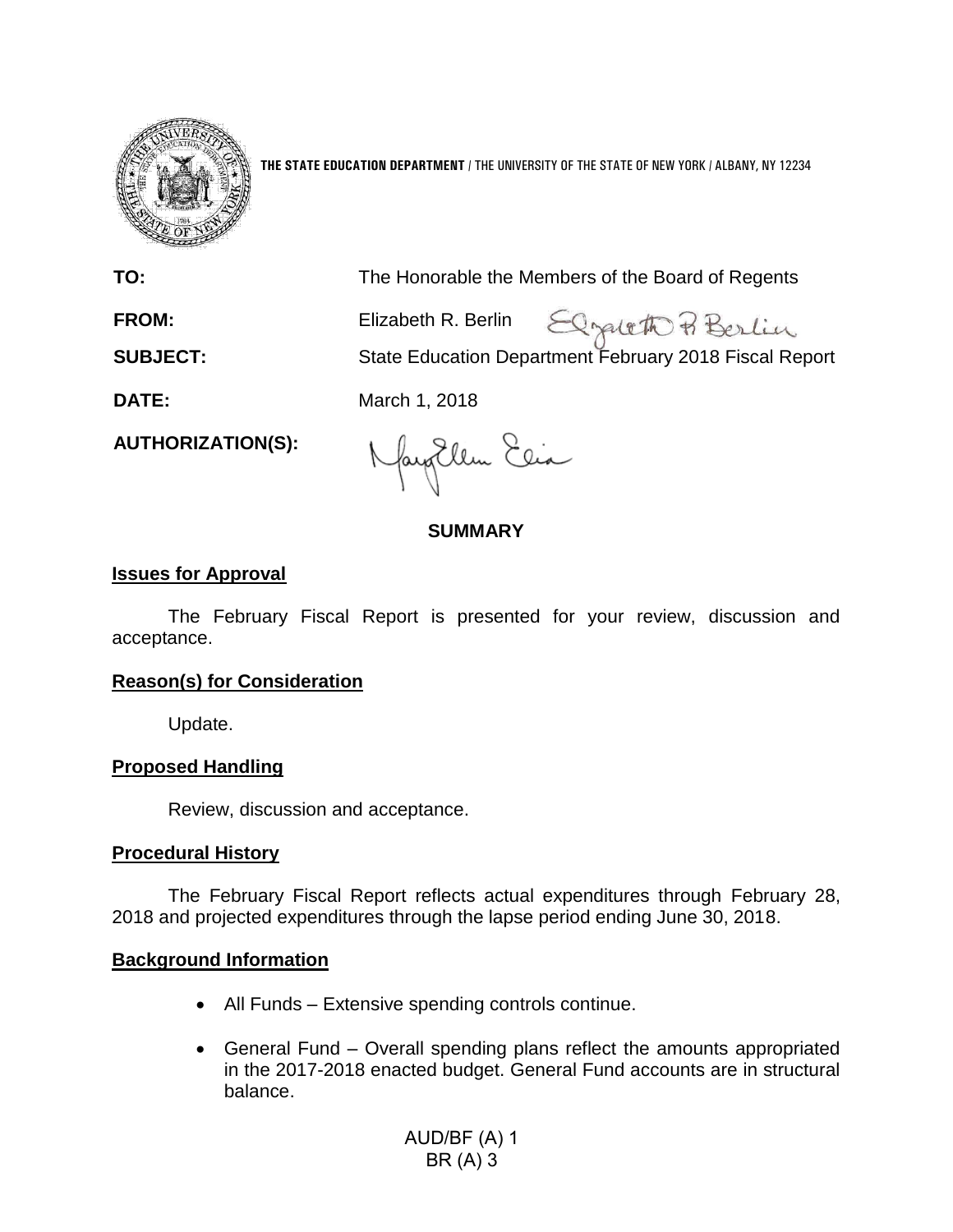- Special Revenue Our revenue accounts are all in structural balance on a current year basis and the accumulated negative balance in the Cultural Education Account is projected to remain at a negative \$2.8 million.
- Federal This report reflects current year plans for two year grant awards.

## **Recommendation**

I recommend that the Board of Regents accept the February 2018 State Education Department Fiscal Report as presented.

## **Timetable for Implementation**

N/A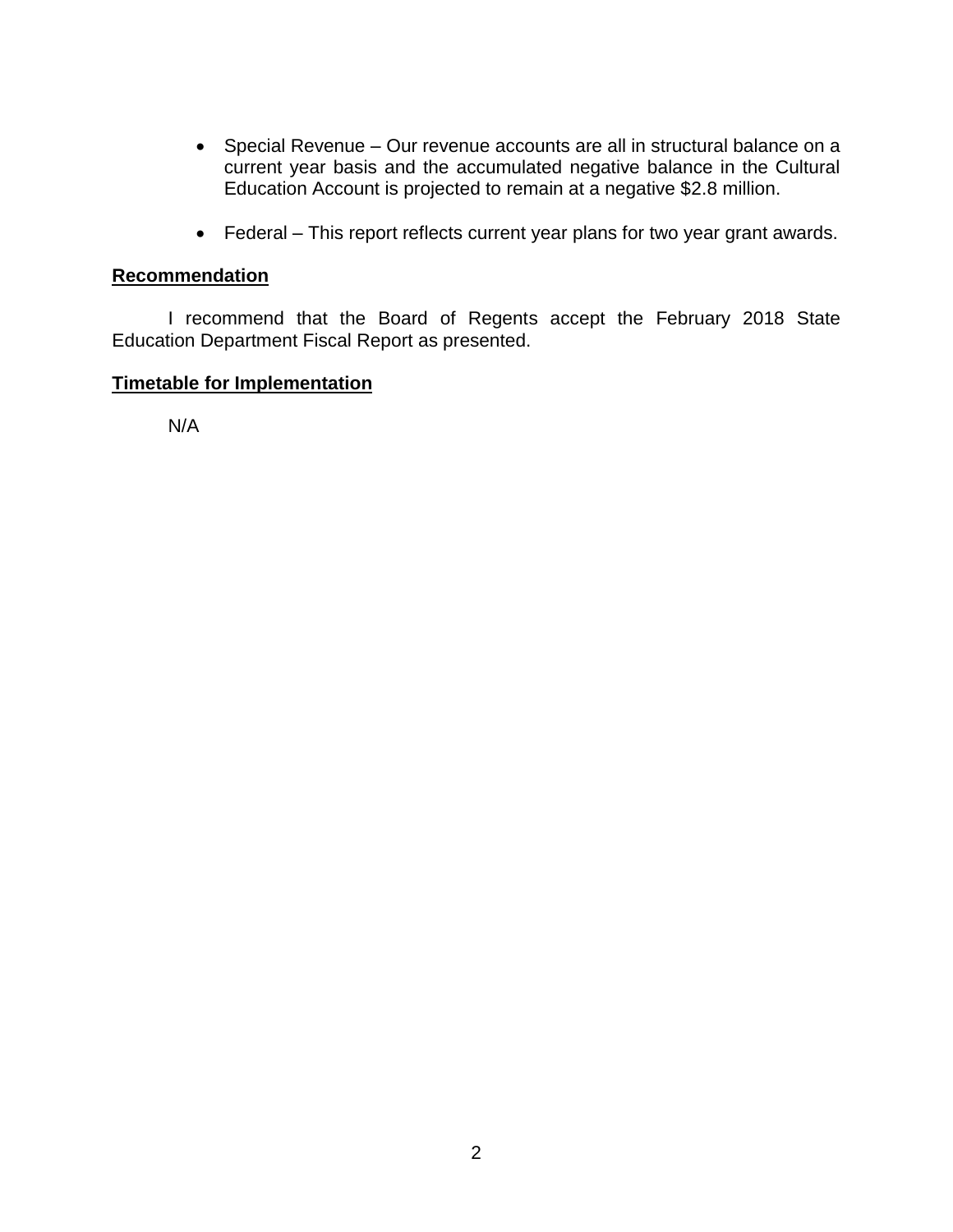### **STATE EDUCATION DEPARTMENT GRAND TOTALS FINANCIAL STATUS AS OF FEBRUARY 28, 2018**

*For State Fiscal Year 2017-18*

|                                                                                                                               |          | (1)                             | (2)                                    | (3)                                                   | (4)                                                | (5)                                                   | (6)                                                   | (7)                                                   | (8)                                              | (9)                                                            |
|-------------------------------------------------------------------------------------------------------------------------------|----------|---------------------------------|----------------------------------------|-------------------------------------------------------|----------------------------------------------------|-------------------------------------------------------|-------------------------------------------------------|-------------------------------------------------------|--------------------------------------------------|----------------------------------------------------------------|
|                                                                                                                               |          | Available<br>Funds<br>on 4/1/17 | 2017-2018<br>Projected<br>Revenue      | Cumulative<br>Projected<br>Revenue<br>2017-2018       | Actual<br>Expenditures<br>Through<br>2/28/18       | Projected<br>Expenditures<br>to Program<br>Period End | Total<br>Expenditures<br>Actual and<br>Projected      | 2017-2018<br>Projected<br>Revenue vs.<br>Expenditures | Projected<br>Structural<br>Balance<br>at 3/31/18 | Cumulative<br>Projected<br>Balance<br>at Program<br>Period End |
| <b>GENERAL FUND</b><br><b>Personal Service</b><br>Nonpersonal Service                                                         | Subtotal | 0<br>0<br>$\mathbf{0}$          | 32,342,500<br>26,394,500<br>58,737,000 | 32,342,500<br>26,394,500<br>58,737,000                | 26,193,808<br>12,050,434<br>38,244,241             | 6,148,692<br>14,344,066<br>20,492,759                 | 32,342,500<br>26,394,500<br>58,737,000                | 0<br>0<br>$\mathbf{0}$                                | 0<br>0<br>$\mathbf{0}$                           | $\mathbf 0$<br>$\pmb{0}$<br>$\overline{0}$                     |
| <b>SPECIAL REVENUE</b><br>All Accounts                                                                                        | Subtotal | 45,991,193                      | 166,028,489                            | 212,019,682                                           | 131,369,724                                        | 37,869,555                                            | 169,239,279                                           | $(3,210,790)$ (a)                                     | 3,607,675                                        | 42,780,403                                                     |
| <b>FEDERAL FUNDS</b><br>October-September Programs<br><b>Personal Service</b><br>Fringe/Indirect Costs<br>Nonpersonal Service | Subtotal | N/A<br>N/A<br>N/A<br>N/A        | N/A<br>N/A<br>N/A<br>N/A               | 52,381,766<br>41,037,791<br>17,896,677<br>111,316,234 | 5,527,474<br>274,778<br>4,156,717<br>9,958,969     | 46,854,292<br>40,763,013<br>13,739,960<br>101,357,265 | 52,381,766<br>41,037,791<br>17,896,677<br>111,316,234 | N/A<br>N/A<br>N/A<br>N/A                              | N/A<br>N/A<br>N/A<br>N/A                         | N/A<br>N/A<br>N/A<br>N/A                                       |
| July-June Programs<br><b>Personal Service</b><br>Fringe/Indirect Costs<br>Nonpersonal Service                                 | Subtotal | N/A<br>N/A<br>N/A<br>N/A        | N/A<br>N/A<br>N/A<br>N/A               | 33,032,256<br>26,268,707<br>25,114,194<br>84,415,157  | 21,069,176<br>7,919,022<br>8,261,360<br>37,249,559 | 11,963,080<br>18,349,685<br>16,852,834<br>47,165,598  | 33,032,256<br>26,268,707<br>25,114,194<br>84,415,157  | N/A<br>N/A<br>N/A<br>N/A                              | N/A<br>N/A<br>N/A<br>N/A                         | N/A<br>N/A<br>N/A<br>N/A                                       |
| <b>GRAND TOTALS</b>                                                                                                           |          | N/A                             | N/A                                    | 466,488,073                                           | 216,822,493                                        | 206,885,177                                           | 423,707,670                                           | N/A                                                   | N/A                                              | N/A                                                            |

(a) This imbalance is the result of the use of prior year funds to meet current year one-time obligations.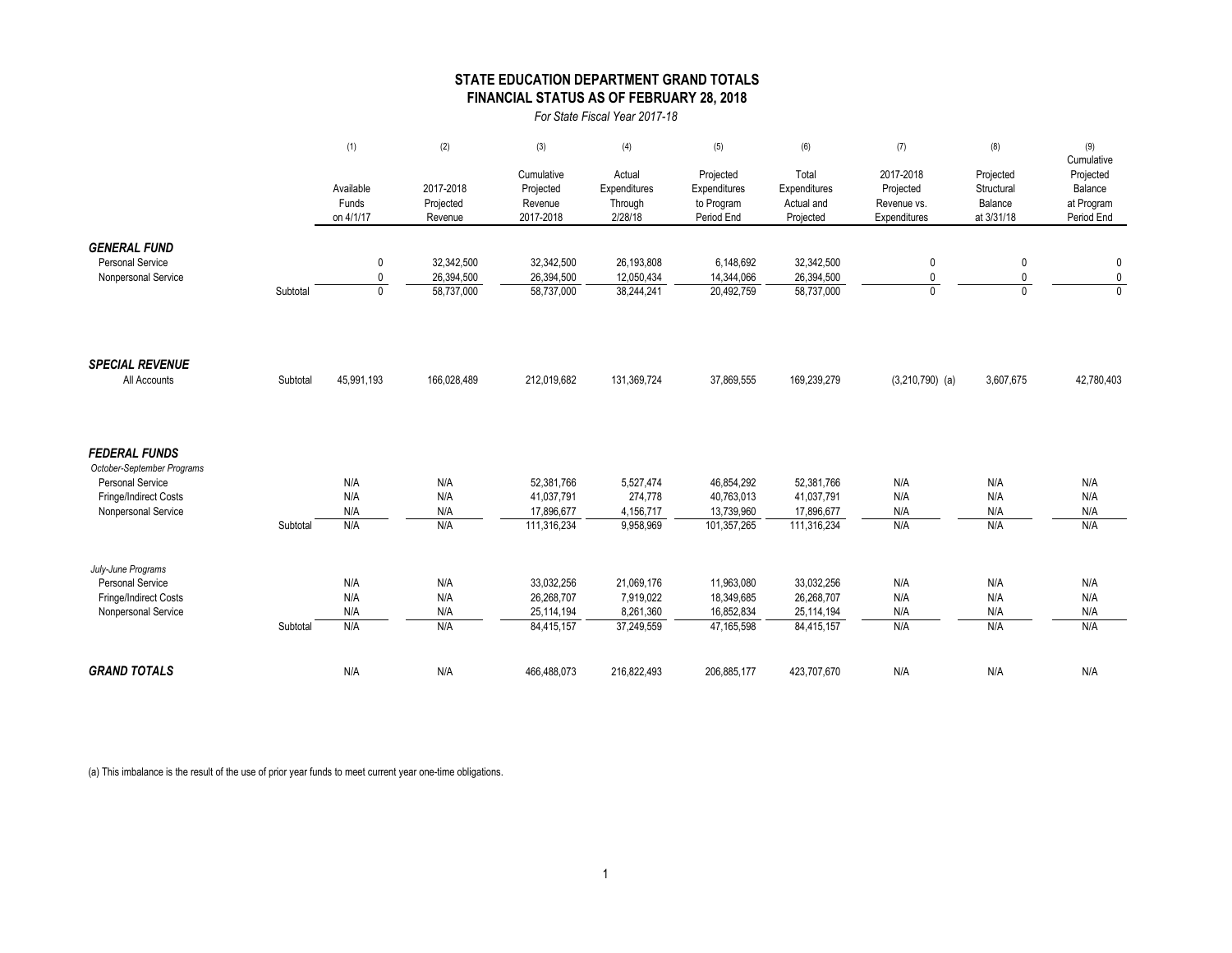### **FINANCIAL STATUS AS OF FEBRUARY 28, 2018 ADULT CAREER AND CONTINUING EDUCATION SERVICES**

*For State Fiscal Year 2017-18*

|                                     |          | (1)                             | (2)                               | (3)                                             | (4)                                          | (5)                                                   | (6)                                              | (7)                                                   | (8)                                              | (9)<br>Cumulative                                |
|-------------------------------------|----------|---------------------------------|-----------------------------------|-------------------------------------------------|----------------------------------------------|-------------------------------------------------------|--------------------------------------------------|-------------------------------------------------------|--------------------------------------------------|--------------------------------------------------|
|                                     |          | Available<br>Funds<br>on 4/1/17 | 2017-2018<br>Projected<br>Revenue | Cumulative<br>Projected<br>Revenue<br>2017-2018 | Actual<br>Expenditures<br>Through<br>2/28/18 | Projected<br>Expenditures<br>to Program<br>Period End | Total<br>Expenditures<br>Actual and<br>Projected | 2017-2018<br>Projected<br>Revenue vs.<br>Expenditures | Projected<br>Structural<br>Balance<br>at 3/31/18 | Projected<br>Balance<br>at Program<br>Period End |
| <b>GENERAL FUND</b>                 |          |                                 |                                   |                                                 |                                              |                                                       |                                                  |                                                       |                                                  |                                                  |
| <b>Personal Service</b>             |          | 0                               | 963,000                           | 963,000                                         | 513,961                                      | 449,039                                               | 963,000                                          | 0                                                     | $\mathbf{0}$                                     | 0                                                |
| Nonpersonal Service                 |          | $\Omega$                        | 3,243,000                         | 3,243,000                                       | 2,471,144                                    | 771,856                                               | 3,243,000                                        |                                                       |                                                  |                                                  |
|                                     | Subtotal | $\mathbf{0}$                    | 4,206,000                         | 4,206,000                                       | 2,985,105                                    | 1,220,895                                             | 4,206,000                                        | $\mathbf{0}$                                          | $\Omega$                                         |                                                  |
| <b>FEDERAL FUNDS</b>                |          |                                 |                                   |                                                 |                                              |                                                       |                                                  |                                                       |                                                  |                                                  |
| October-September Programs          |          |                                 |                                   |                                                 |                                              |                                                       |                                                  |                                                       |                                                  |                                                  |
| Personal Service                    |          | N/A                             | N/A                               | 45,884,936                                      | 3,433,581                                    | 42,451,355                                            | 45,884,936                                       | N/A                                                   | N/A                                              | N/A                                              |
| Fringe/Indirect Costs               |          | N/A                             | N/A                               | 36,506,056                                      | $\Omega$                                     | 36,506,056                                            | 36,506,056                                       | N/A                                                   | N/A                                              | N/A                                              |
| Nonpersonal Service                 |          | N/A                             | N/A                               | 13,997,777                                      | 3,279,621                                    | 10,718,156                                            | 13,997,777                                       | N/A                                                   | N/A                                              | N/A                                              |
|                                     | Subtotal | N/A                             | N/A                               | 96,388,769                                      | 6,713,201                                    | 89,675,568                                            | 96,388,769                                       | N/A                                                   | N/A                                              | N/A                                              |
| July-June Programs                  |          |                                 |                                   |                                                 |                                              |                                                       |                                                  |                                                       |                                                  |                                                  |
| <b>Personal Service</b>             |          | N/A                             | N/A                               | 1,606,700                                       | 0                                            | 1,606,700                                             | 1,606,700                                        | N/A                                                   | N/A                                              | N/A                                              |
| Fringe/Indirect Costs               |          | N/A                             | N/A                               | 1,155,278                                       | 0                                            | 1,155,278                                             | 1,155,278                                        | N/A                                                   | N/A                                              | N/A                                              |
| Nonpersonal Service                 |          | N/A                             | N/A                               | 826,260                                         | 449,773                                      | 376,487                                               | 826,260                                          | N/A                                                   | N/A                                              | N/A                                              |
|                                     | Subtotal | N/A                             | N/A                               | 3,588,238                                       | 449,773                                      | 3,138,465                                             | 3,588,238                                        | N/A                                                   | N/A                                              | N/A                                              |
| <b>SPECIAL REVENUE</b>              |          |                                 |                                   |                                                 |                                              |                                                       |                                                  |                                                       |                                                  |                                                  |
| Workers' Compensation               |          | 79,811                          | $125,000$ (b)                     | 204,811                                         | 109,860                                      | 15,140                                                | 125,000                                          | 0                                                     | 125,000                                          | 79,811                                           |
| Social Security                     |          | $0$ (a)                         | 405,587                           | 405,587                                         | 276,669                                      | 128,918                                               | 405,587                                          | $\Omega$                                              | $\Omega$                                         |                                                  |
| Proprietary - Supervision           |          | 1,402,386                       | $3,900,000$ (c)                   | 5,302,386                                       | 3,135,290                                    | 1,148,620                                             | 4,283,910                                        | $(383,910)$ (f)                                       | 1,090                                            | 1,018,476                                        |
| Proprietary - Tuition Reimbursement |          | 4,740,784                       | 675,000 (d)                       | 5,415,784                                       | 102,343                                      | 147,657                                               | 250,000                                          | 425,000                                               | 425,000                                          | 5,165,784 (e)                                    |
| High School Equivalency (GED)       |          | 1,020,583                       | 164,000                           | 1,184,583                                       | $\Omega$                                     | 164.000                                               | 164.000                                          | $\Omega$                                              | $\Omega$                                         | 1,020,583                                        |

(a) This is a reimbursable account. Carry-in balances are not reported for reimbursable accounts since these balances will ultimately be zero (allowing for processing time).

(b) A sweep of \$32,000 is anticipated against this account pursuant to the enacted State budget.

(c) A sweep of \$297,000 is anticipated against this account pursuant to the enacted State budget.

(d) A sweep of \$23,000 is anticipated against this account pursuant to the enacted State budget.

(e) Funds are earmarked to provide financial protection for students who attend licensed proprietary schools in the event of a school closing.

(f) This imbalance is the result of the use of prior year funds to meet current year one-time obligations.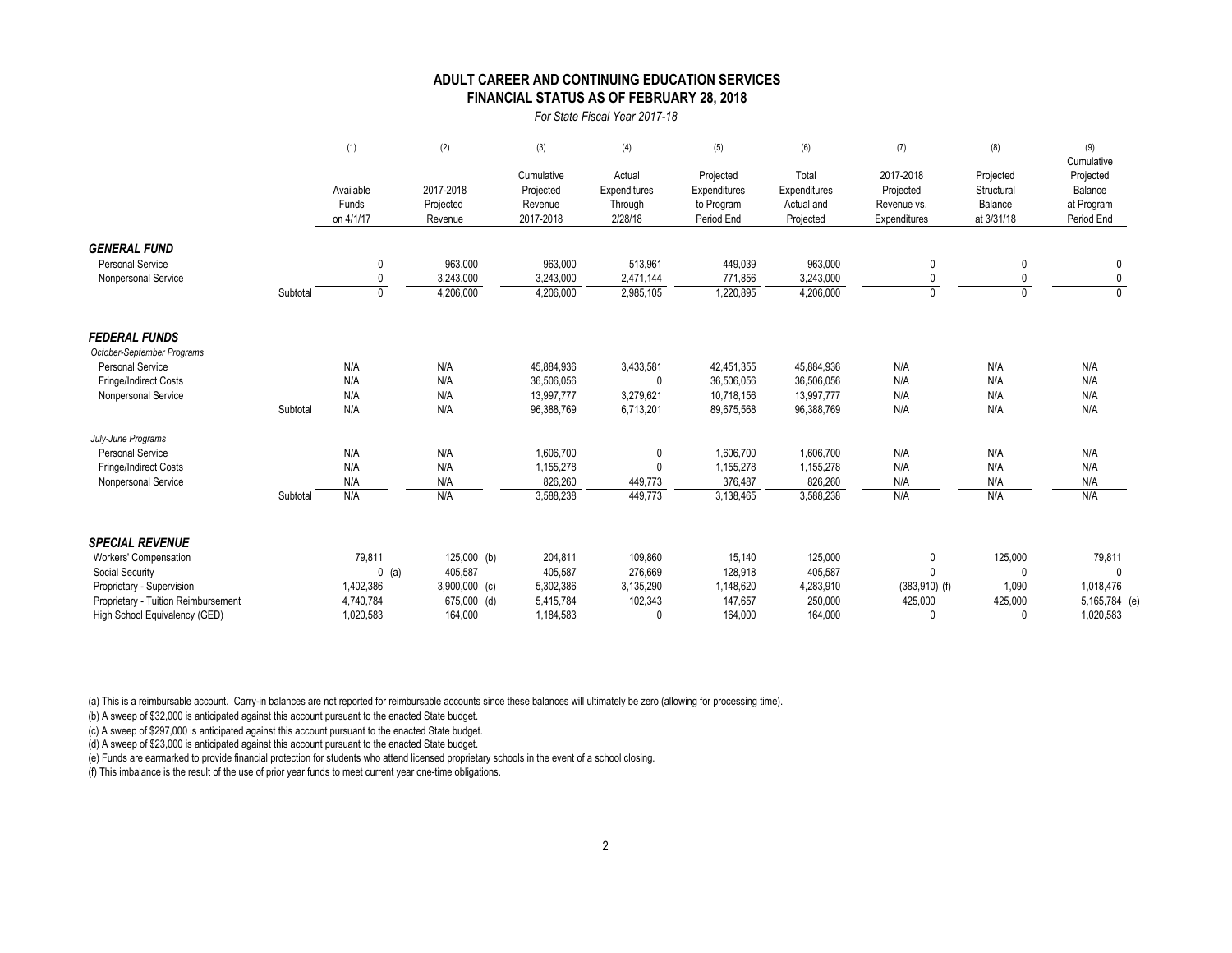#### **FINANCIAL STATUS AS OF FEBRUARY 28, 2018 PROFESSIONS**

*For State Fiscal Year 2017-18*

|                            | (1)        | (2)            | (3)                     | (4)                    | (5)                       | (6)                   | (7)                    | (8)                     | (9)<br>Cumulative    |
|----------------------------|------------|----------------|-------------------------|------------------------|---------------------------|-----------------------|------------------------|-------------------------|----------------------|
|                            | Available  | 2017-2018      | Cumulative<br>Projected | Actual<br>Expenditures | Projected<br>Expenditures | Total<br>Expenditures | 2017-2018<br>Projected | Projected<br>Structural | Projected<br>Balance |
|                            | Funds      | Projected      | Revenue                 | Through                | to Program                | Actual and            | Revenue vs.            | Balance                 | at Program           |
|                            | on 4/1/17  | Revenue        | 2017-2018               | 2/28/18                | Period End                | Projected             | Expenditures           | at 3/31/18              | Period End           |
| <b>SPECIAL REVENUE</b>     |            |                |                         |                        |                           |                       |                        |                         |                      |
| Office of the Professions  | 16,616,122 | 51,400,000 (a) | 68,016,122              | 42,357,239             | 10,655,275                | 53,012,514            | $(1,612,514)$ (b)      | 2,633,101               | 15,003,608           |
| <b>E-Licensing Project</b> | 15,463,000 |                | 15,463,000              |                        |                           |                       |                        |                         | 15,463,000           |

(a) A sweep of \$2,777,000 is anticipated against this account pursuant to the enacted State budget.

(b) This imbalance is the result of the use of prior year funds to meet current year one-time obligations.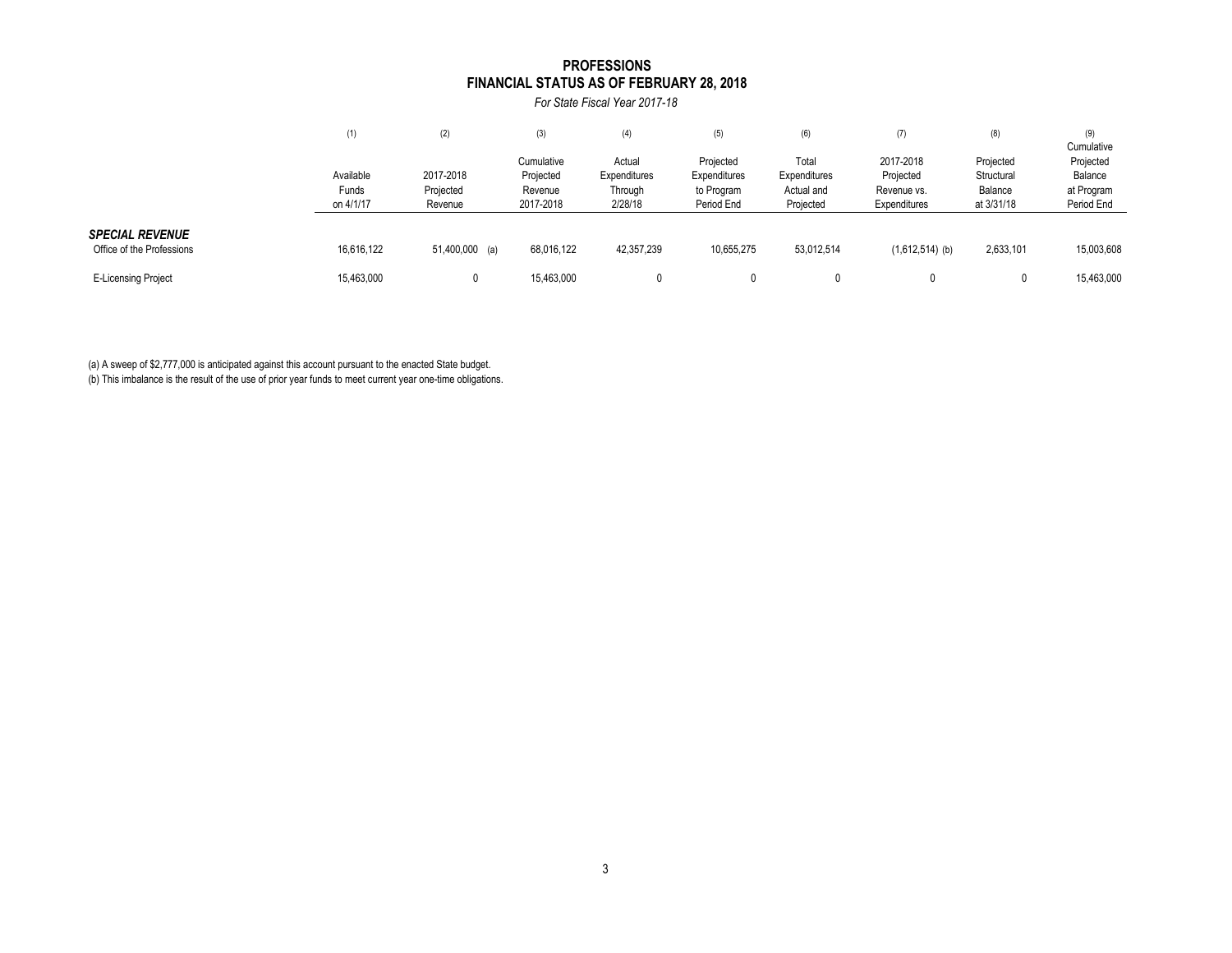### **FINANCIAL STATUS AS OF FEBRUARY 28, 2018 HIGHER EDUCATION**

*For State Fiscal Year 2017-18*

|                                                                                                                       |          | (1)                             | (2)                                 | (3)                                             | (4)                                          | (5)                                                   | (6)                                              | (7)                                                   | (8)                                              | (9)<br>Cumulative                                |
|-----------------------------------------------------------------------------------------------------------------------|----------|---------------------------------|-------------------------------------|-------------------------------------------------|----------------------------------------------|-------------------------------------------------------|--------------------------------------------------|-------------------------------------------------------|--------------------------------------------------|--------------------------------------------------|
|                                                                                                                       |          | Available<br>Funds<br>on 4/1/17 | 2017-2018<br>Projected<br>Revenue   | Cumulative<br>Projected<br>Revenue<br>2017-2018 | Actual<br>Expenditures<br>Through<br>2/28/18 | Projected<br>Expenditures<br>to Program<br>Period End | Total<br>Expenditures<br>Actual and<br>Projected | 2017-2018<br>Projected<br>Revenue vs.<br>Expenditures | Projected<br>Structural<br>Balance<br>at 3/31/18 | Projected<br>Balance<br>at Program<br>Period End |
| <b>GENERAL FUND</b><br><b>Personal Service</b><br>Nonpersonal Service                                                 | Subtotal | 0<br>$\bigcap$                  | 2,678,500<br>5,482,500<br>8,161,000 | 2,678,500<br>5,482,500<br>8,161,000             | 2,488,799<br>2,265,341<br>4,754,140          | 189,701<br>3,217,159<br>3,406,860                     | 2,678,500<br>5,482,500<br>8,161,000              | 0<br>0                                                | 0                                                | 0<br>0<br>$\mathbf{0}$                           |
| <b>FEDERAL FUNDS</b><br>July-June Programs<br><b>Personal Service</b><br>Fringe/Indirect Costs<br>Nonpersonal Service | Subtotal | N/A<br>N/A<br>N/A<br>N/A        | N/A<br>N/A<br>N/A<br>N/A            | 899,465<br>284,380<br>293,221<br>1,477,066      | 334,161<br>2,339<br>396<br>336,896           | 565,304<br>282,041<br>292,825<br>1,140,170            | 899,465<br>284,380<br>293,221<br>1,477,066       | N/A<br>N/A<br>N/A<br>N/A                              | N/A<br>N/A<br>N/A<br>N/A                         | N/A<br>N/A<br>N/A<br>N/A                         |
| <b>SPECIAL REVENUE</b><br>Office of Teacher Certification                                                             |          | 4,338,811                       | 6,305,000                           | 10,643,811                                      | 5,160,513                                    | 1,155,487                                             | 6,316,000                                        | $(11,000)$ (a)                                        | 0                                                | 4,327,811                                        |
| Interstate Reciprocity for Postsecondary Distance Ed                                                                  |          | 210,360                         | 600,000                             | 810,360                                         | 399,347                                      | 150,645                                               | 549,992                                          | 50,008                                                | 50,008                                           | 260,368                                          |

(a) This imbalance is the result of the use of prior year funds to meet current year one-time obligations.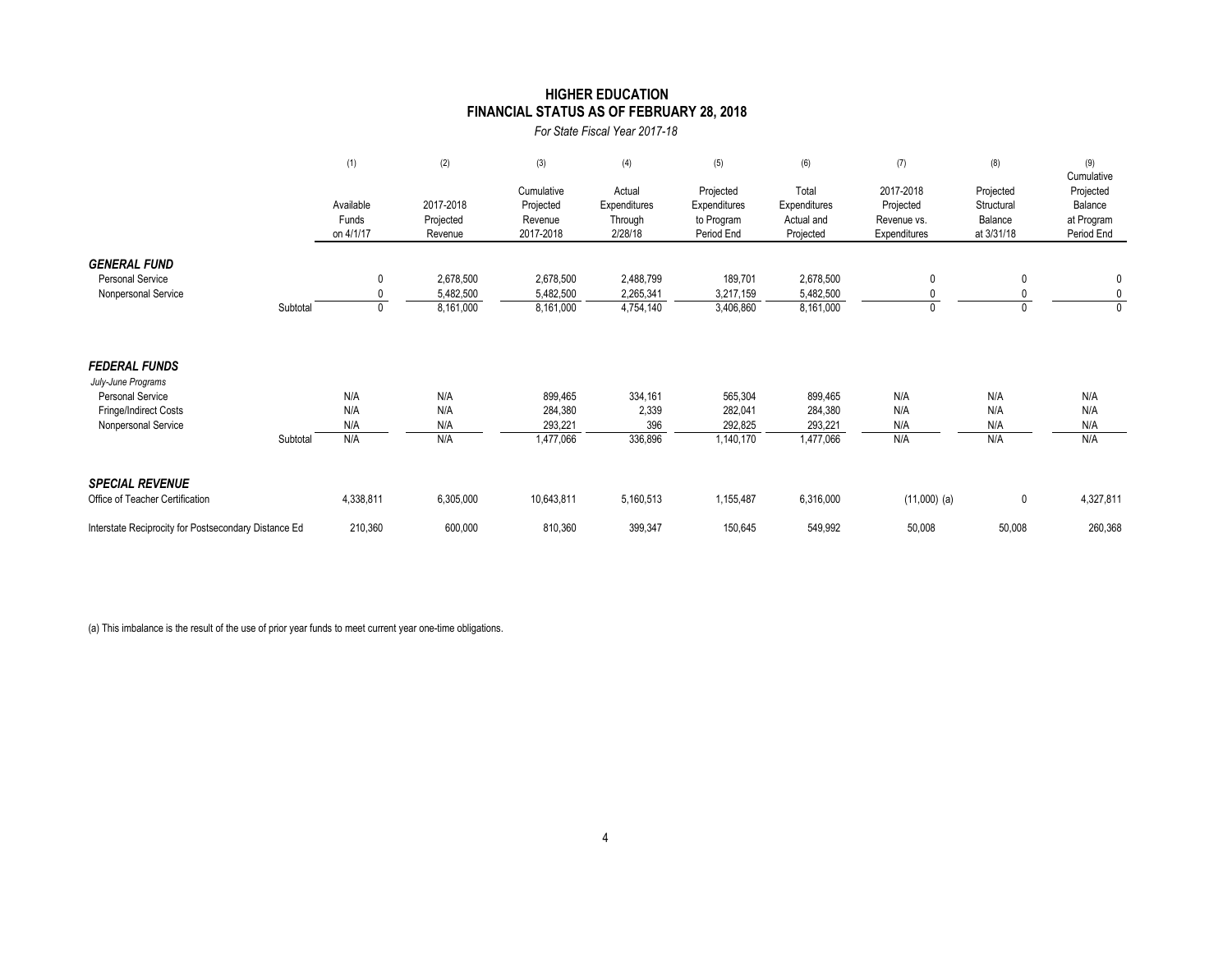### **OFFICE OF P-12 FINANCIAL STATUS AS OF FEBRUARY 28, 2018**

*For State Fiscal Year 2017-18*

|                                                                       |          | (1)                             | (2)                                    | (3)                                             | (4)                                          | (5)                                                   | (6)                                              | (7)                                                   | (8)                                              | (9)<br>Cumulative                                |
|-----------------------------------------------------------------------|----------|---------------------------------|----------------------------------------|-------------------------------------------------|----------------------------------------------|-------------------------------------------------------|--------------------------------------------------|-------------------------------------------------------|--------------------------------------------------|--------------------------------------------------|
|                                                                       |          | Available<br>Funds<br>on 4/1/17 | 2017-2018<br>Projected<br>Revenue      | Cumulative<br>Projected<br>Revenue<br>2017-2018 | Actual<br>Expenditures<br>Through<br>2/28/18 | Projected<br>Expenditures<br>to Program<br>Period End | Total<br>Expenditures<br>Actual and<br>Projected | 2017-2018<br>Projected<br>Revenue vs.<br>Expenditures | Projected<br>Structural<br>Balance<br>at 3/31/18 | Projected<br>Balance<br>at Program<br>Period End |
| <b>GENERAL FUND</b><br><b>Personal Service</b><br>Nonpersonal Service | Subtotal | 0<br>0<br>0                     | 21,924,000<br>15,112,000<br>37,036,000 | 21,924,000<br>15,112,000<br>37,036,000          | 17,688,292<br>5,900,223<br>23,588,516        | 4,235,708<br>9,211,777<br>13,447,484                  | 21,924,000<br>15,112,000<br>37,036,000           | 0<br>0<br>$\mathbf{0}$                                | 0<br>0<br>$\mathbf{0}$                           | 0<br>$\mathbf 0$<br>$\mathbf{0}$                 |
| <b>FEDERAL FUNDS</b><br>October-September Programs                    |          |                                 |                                        |                                                 |                                              |                                                       |                                                  |                                                       |                                                  |                                                  |
| <b>Personal Service</b>                                               |          | N/A                             | N/A                                    | 3,640,973                                       | 1,173,992                                    | 2,466,981                                             | 3,640,973                                        | N/A                                                   | N/A                                              | N/A                                              |
| Fringe/Indirect Costs                                                 |          | N/A                             | N/A                                    | 2,755,982                                       | 187,102                                      | 2,568,880                                             | 2,755,982                                        | N/A                                                   | N/A                                              | N/A                                              |
| Nonpersonal Service                                                   |          | N/A                             | N/A                                    | 3,034,361                                       | 860,797                                      | 2,173,564                                             | 3,034,361                                        | N/A                                                   | N/A                                              | N/A                                              |
|                                                                       | Subtotal | N/A                             | N/A                                    | 9,431,316                                       | 2,221,892                                    | 7,209,424                                             | 9,431,316                                        | N/A                                                   | N/A                                              | N/A                                              |
| July-June Programs                                                    |          |                                 |                                        |                                                 |                                              |                                                       |                                                  |                                                       |                                                  |                                                  |
| Personal Service                                                      |          | N/A                             | N/A                                    | 25,345,303                                      | 17,572,494                                   | 7,772,810                                             | 25,345,303                                       | N/A                                                   | N/A                                              | N/A                                              |
| Fringe/Indirect Costs                                                 |          | N/A                             | N/A                                    | 24,829,049                                      | 7,916,683                                    | 16,912,366                                            | 24,829,049                                       | N/A                                                   | N/A                                              | N/A                                              |
| Nonpersonal Service                                                   |          | N/A                             | N/A                                    | 23,647,213                                      | 7,788,759                                    | 15,858,454                                            | 23,647,213                                       | N/A                                                   | N/A                                              | N/A                                              |
|                                                                       | Subtotal | N/A                             | N/A                                    | 73,821,565                                      | 33,277,936                                   | 40,543,629                                            | 73,821,565                                       | N/A                                                   | N/A                                              | N/A                                              |
| <b>SPECIAL REVENUE</b>                                                |          |                                 |                                        |                                                 |                                              |                                                       |                                                  |                                                       |                                                  |                                                  |
| State School for the Blind at Batavia                                 |          | $0$ (a)                         | 10,917,000                             | 10,917,000                                      | 9,421,345                                    | 1,495,655                                             | 10,917,000                                       | 0                                                     | $\mathbf 0$                                      | 0                                                |
| State School for the Deaf at Rome                                     |          | $0$ (a)                         | 10.443.000                             | 10,443,000                                      | 6,682,240                                    | 3,760,760                                             | 10.443.000                                       | 0                                                     | 0                                                | 0                                                |

(a) This is a reimbursable account. Carry-in balances are not reported for reimbursable accounts since these balances will ultimately be zero (allowing for processing time).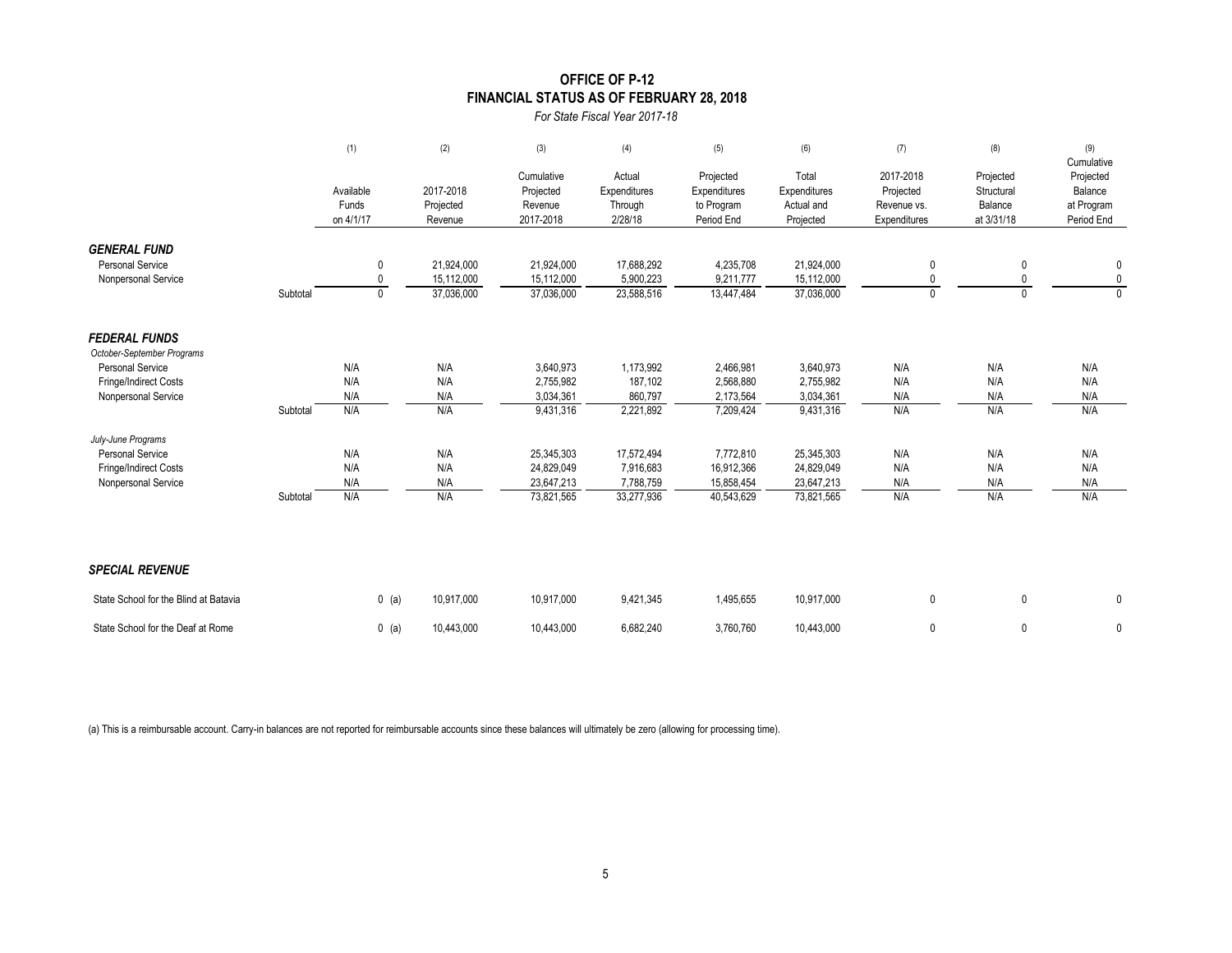#### **CULTURAL EDUCATION FINANCIAL STATUS AS OF FEBRUARY 28, 2018**

*For State Fiscal Year 2017-18*

|                                                                            |          | (1)                | (2)                  | (3)                     | (4)                    | (5)                       | (6)                     | (7)                         | (8)                     | (9)<br>Cumulative        |
|----------------------------------------------------------------------------|----------|--------------------|----------------------|-------------------------|------------------------|---------------------------|-------------------------|-----------------------------|-------------------------|--------------------------|
|                                                                            |          | Available          | 2017-2018            | Cumulative<br>Projected | Actual<br>Expenditures | Projected<br>Expenditures | Total<br>Expenditures   | 2017-2018<br>Projected      | Projected<br>Structural | Projected<br>Balance     |
|                                                                            |          | Funds<br>on 4/1/17 | Projected<br>Revenue | Revenue<br>2017-2018    | Through<br>2/28/18     | to Program<br>Period End  | Actual and<br>Projected | Revenue vs.<br>Expenditures | Balance<br>at 3/31/18   | at Program<br>Period End |
| <b>GENERAL FUND</b>                                                        |          |                    |                      |                         |                        |                           |                         |                             |                         |                          |
| <b>Personal Service</b>                                                    |          | 0                  | 388,000              | 388,000                 | 337,343                | 50,657                    | 388,000                 | 0                           | 0                       | 0                        |
| Nonpersonal Service                                                        |          | $\mathbf{0}$       | 305,000              | 305,000                 | 159,598                | 145,402                   | 305,000                 | $\mathbf{0}$                | 0                       | 0                        |
|                                                                            | Subtotal | $\mathbf{0}$       | 693,000              | 693,000                 | 496,941                | 196.059                   | 693,000                 | $\Omega$                    | $\Omega$                | $\Omega$                 |
| <b>FEDERAL FUNDS</b>                                                       |          |                    |                      |                         |                        |                           |                         |                             |                         |                          |
| October-September Programs                                                 |          |                    |                      |                         |                        |                           |                         |                             |                         |                          |
| <b>Personal Service</b>                                                    |          | N/A                | N/A                  | 2,855,857               | 919,901                | 1,935,956                 | 2,855,857               | N/A                         | N/A                     | N/A                      |
| Fringe/Indirect Costs                                                      |          | N/A                | N/A                  | 1,775,753               | 87,676                 | 1,688,077                 | 1,775,753               | N/A                         | N/A                     | N/A                      |
| Nonpersonal Service                                                        |          | N/A                | N/A                  | 864,539                 | 16,299                 | 848,240                   | 864,539                 | N/A                         | N/A                     | N/A                      |
|                                                                            | Subtotal | N/A                | N/A                  | 5,496,149               | 1,023,876              | 4,472,273                 | 5,496,149               | N/A                         | N/A                     | N/A                      |
| <b>SPECIAL REVENUE</b>                                                     |          |                    |                      |                         |                        |                           |                         |                             |                         |                          |
| <b>Cultural Education Account</b>                                          |          |                    |                      |                         |                        |                           |                         |                             |                         |                          |
| Office of Cultural Education-Operations<br><b>Local Government Records</b> |          | (2,752,865)        | 28,000,000           | 25,247,135              | 25,826,457             | 2,207,503                 | 28,033,960              | $(33,960)$ (d)              | 263,390                 | (2,786,825)              |
| Management Improvement Fund                                                |          | $0$ (a)            | 3,847,234 (b)        | 3,847,234               | 2,521,782              | 1,325,452                 | 3,847,234               | 0                           | $\mathbf 0$             | $\Omega$                 |
| Records Management Program                                                 |          | 75,277             | 1,700,000            | 1,775,277               | 1,413,143              | 277,015                   | 1,690,158               | 9,842                       | 9,842                   | 85,119                   |
| Cultural Resource Survey Account                                           |          | $0$ (c)            | 10,261,655           | 10,261,655              | 3,240,777              | 7,020,878                 | 10,261,655              | 0                           | $\mathbf{0}$            | $\Omega$                 |
| <b>Education Museum Account</b>                                            |          | 155,417            | 335,000              | 490,417                 | 211,956                | 123,006                   | 334,962                 | 38                          | 38                      | 155,455                  |
| <b>Education Archives Account</b>                                          |          | 45,156             | 23,000               | 68,156                  | 15,789                 | 12,711                    | 28,500                  | $(5,500)$ (d)               | 1,000                   | 39,656                   |
| <b>Education Library Account</b>                                           |          | 134,739            | 30,000               | 164,739                 | 27,060                 | 50,940                    | 78,000                  | $(48,000)$ (d)              | 0                       | 86,739                   |
| Grants and Bequests                                                        |          | 66,345             | 0                    | 66,345                  | 0                      | 0                         | 0                       | $\Omega$                    |                         | 66,345                   |
| <b>Archives Partnership Trust</b>                                          |          | 61,005 (e)         | 599.000              | 660.005                 | 482.511                | 116.403                   | 598.914                 | 86                          | 86                      | 61.091                   |

(a) The Local Government Records Management account carry-in is not reported because the revenue in this account supports both the administrative costs reported here and a larger Aid to Localities grant program, not reflec

(b) A sweep of \$782,000 is anticipated against this account pursuant to the enacted State budget.

(c) This is a reimbursable account. Carry-in balances are not reported for reimbursable accounts since these balances will ultimately be zero (allowing for processing time).

(d) This imbalance is the result of the use of prior year funds to meet current year one-time obligations.

(e) Excludes endowment funds.

Summer School for the Arts 138,496 798,013 936,509 648,703 94,369 743,072 54,941 54,941 193,437